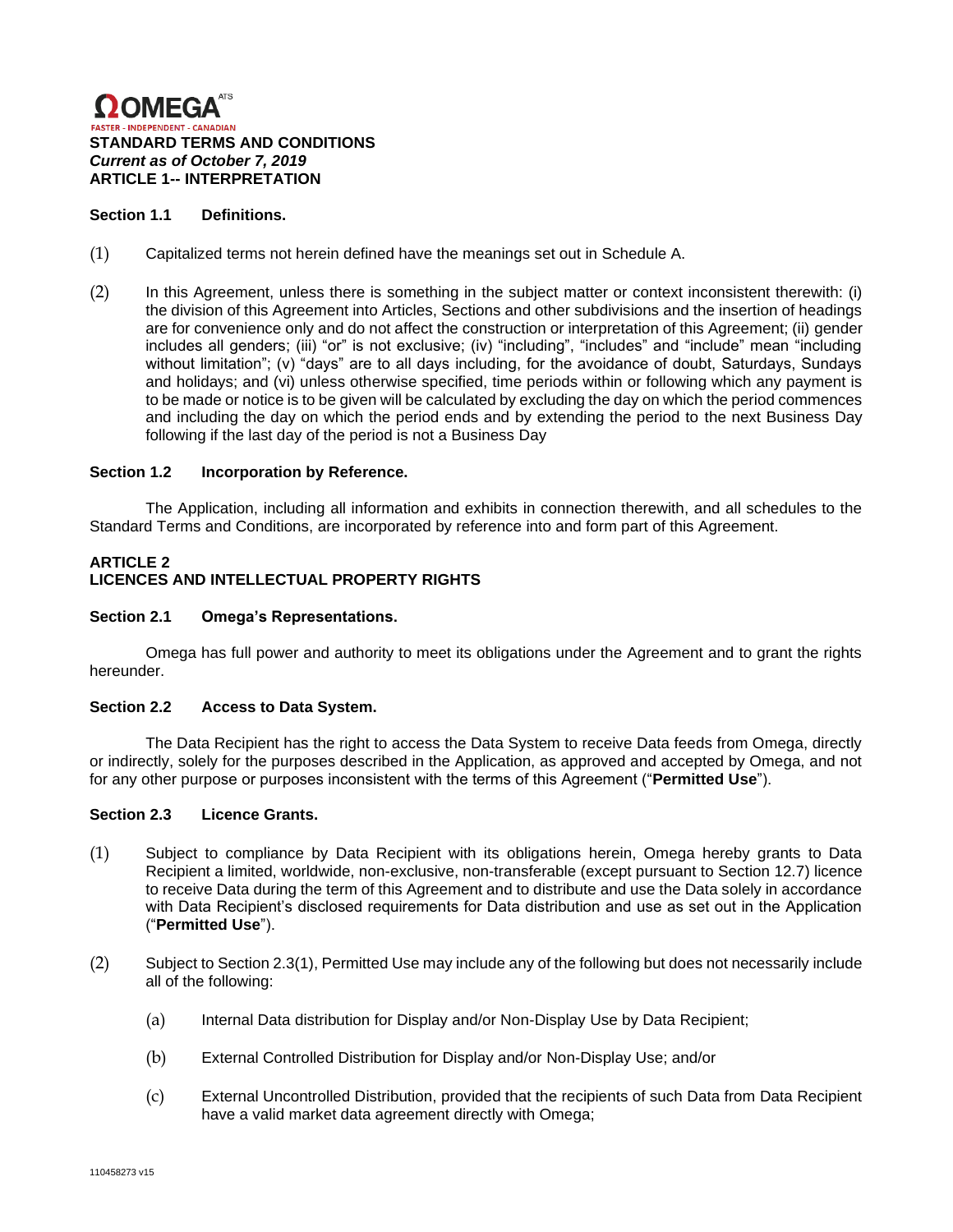provided that, in each case, Data Recipient (i) shall ensure that Data is clearly attributed as originating from Omega and (ii) shall not remove or alter any intellectual property ownership or identification notices found within the Data.

- (3) Omega grants to Data Recipient a limited, worldwide, non-exclusive, non-transferable (except pursuant to Section 13.7) and perpetual licence to store and access any Data, for which Data Recipient has made full payment to Omega, after termination of the Agreement, solely for internal business purposes and for greater certainty, not for further distribution, provided that Data Recipient (i) shall ensure that Data is clearly attributed as originating from Omega and (ii) shall not remove or alter any intellectual property ownership or identification notices found within the Data.
- (4) Each party ("**Marks Licensor**") hereby grants to the other party ("**Marks Licensee**") a worldwide, revocable, non-transferable (except pursuant to Section 12.7), non-exclusive right to use the name, other logos, trademarks or trade names of the Marks Licensor (collectively, the "**Licensor Marks**") solely for the purpose of identifying the Marks Licensor as the provider of the Data, where Omega is the Marks Licensor, or as a customer of Omega where Data Recipient is the Marks Licensor; provided that the Marks Licensee does not: (i) modify the Licensed Marks in any manner or use them for any purpose other than as set forth in this section; (ii) use the Licensed Marks in a manner that adversely affects the good name, good will, image or reputation of the Marks Licensor or associated with the Licensed Marks; nor (iii) fail to use at all times, the appropriate trade or service mark notice as applicable or other such notices as the Marks Licensor may from time to time specify in advance on any item or material bearing the Licensed Marks by posting any change to the Marks Licensor's website and notifying the Marks Licensee of such change.

*If no Affiliates are identified in the Application or receive Data, the following Section 2.4 does not apply to Data Recipient.*

# **Section 2.4 Sublicense to Affiliates**

All of the rights and licenses granted to Data Recipient under this Agreement also applies to Affiliate(s) of Data Recipient to the same extent as applicable to Data Recipient; provided that Data Recipient must have included a list of such entities in its Application, as it may be amended from time to time, and in all cases as accepted by Omega.

*If no Service Facilitators are identified in the Application or are involved in receiving Data, the following Section 2.5 does not apply to Data Recipient.*

### **Section 2.5 Sublicense to Service Facilitators**

Omega hereby grants to Data Recipient a limited, worldwide, non-transferable (except pursuant to Section 12.7) non-exclusive right to sublicense to its Service Facilitator(s), the right to facilitate the processing or dissemination of Data on behalf of Data Recipient; provided that: (i) such Service Facilitator(s) acts only as a passive conduit of the Data to facilitate transmission of Data from or on behalf of Data Recipient and do not otherwise access or otherwise use the Data; and (ii) there is a valid and enforceable agreement between Data Recipient and such Service Facilitator before Data Recipient distributes any Data to such Service Facilitator, which contains terms in respect of the use of Data substantially consistent with this Agreement and ensures that Omega is protected to substantially the same extent and has substantially the same rights as if such Service Facilitator were a party to this Agreement. Data Recipient shall assume all responsibility for and will hold harmless and indemnify Omega against any action or inaction by data recipient's Service Facilitator(s) as if such action or inaction were that of Data Recipient.

# **Section 2.6 Other Permitted Uses of Data.**

Data Recipient may use, but internally only, the Data in connection with Data Recipient's System, without additional charge for demonstration and product development purposes. Data Recipient may also make limited use, externally, of the Data as part of Data Recipient's services solely for sales and marketing purposes (including use on a temporary basis at trade shows) and for instances where Data Recipient demonstrates its services to potential customers.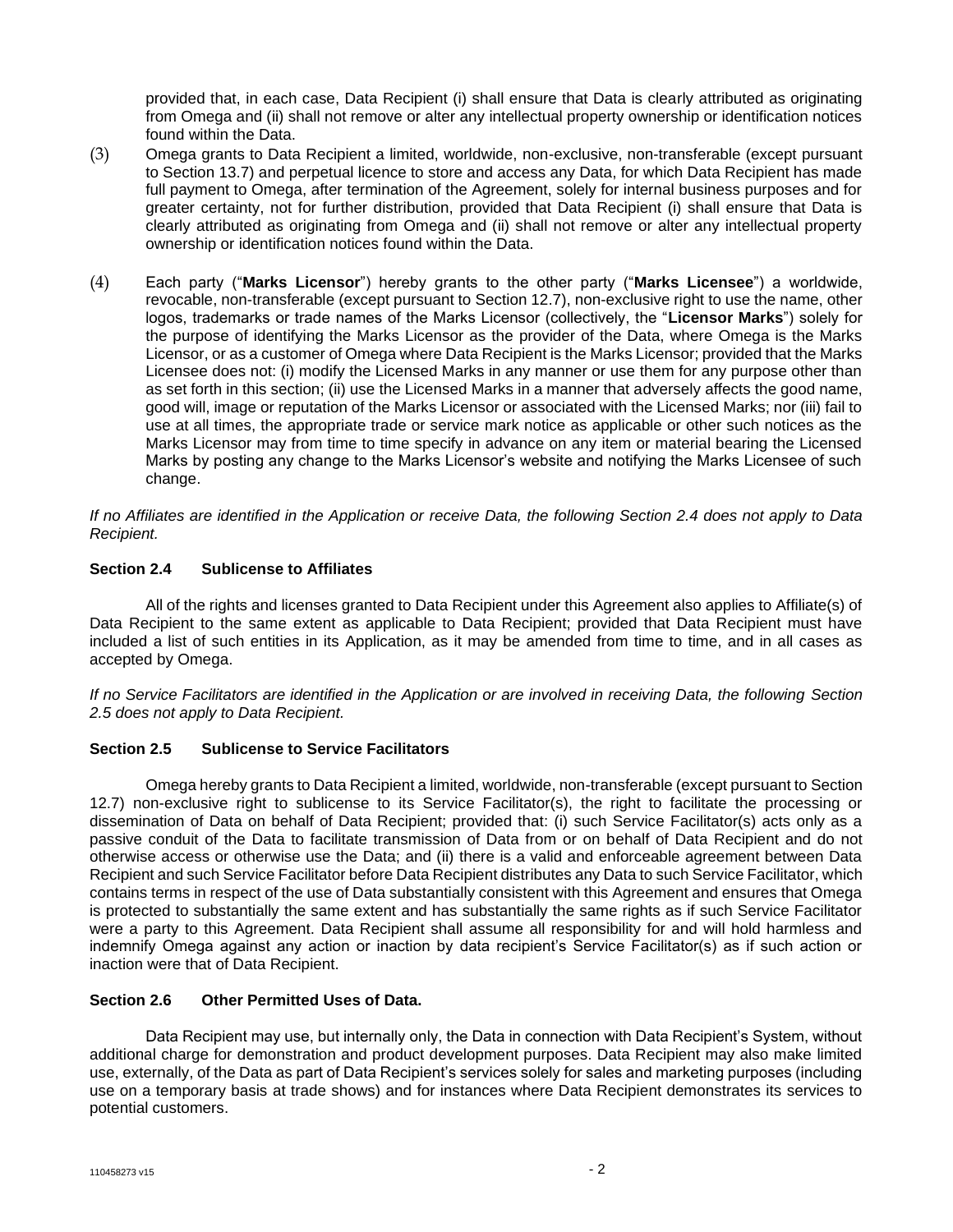## **Section 2.7 Prohibited Uses**

- (1) Unless otherwise expressly set out in this Agreement, Data Recipient may not (i) sell, lease, licence, furnish, publish, distribute or otherwise permit or provide access to the Data other than as expressly permitted by this Agreement, or (ii) alter, change or otherwise modify Data in any manner that adversely affects its accuracy or integrity or that renders it misleading, incomplete.
- (2) Data Recipient shall not, by act or omission, diminish or impair in any manner the acquisition, maintenance and full enjoyment by Omega or its licensees, transferees and assignees of the proprietary rights of Omega in Data and the Data System.

## **Section 2.8 Non-Authorized Data and Information.**

If the Data Recipient becomes aware that it has received data or information for which Data Recipient has not been authorized ("**Non-authorized Information**") or becomes aware that Omega has otherwise inadvertently transmitted Non-authorized Information to Data Recipient, Data Recipient shall notify Omega and shall not knowingly distribute or knowingly permit to be distributed such Non-authorized Information to any other person or other place; provided however, Data Recipient shall not be obligated to monitor whether or not the data or information received from Omega has been authorized. If Omega becomes aware that Data Recipient is receiving Non-authorized Information, Omega may so notify Data Recipient. If, upon becoming aware of such Nonauthorized Information, the Data Recipient knowingly distributes Non-authorized Information to any other person or to any other place, or knowingly permits Non-authorized Information to be so distributed, or otherwise knowingly makes use of Non-authorized Information, Data Recipient shall be liable to Omega pursuant to this Agreement, including fees, charges and other amounts for Non-authorized Information as if it had been authorized.

## **Section 2.9 Rights of Omega**

- (1) Data Recipient acknowledges and agrees that any and all materials, specifications, or other information directly or indirectly provided under or received in connection with this Agreement constitutes valuable proprietary information and rights of Omega. Data Recipient expressly acknowledges that, subject to the terms hereof, as between Omega and Data Recipient, Omega (i) has exclusive proprietary rights in and to the Data System and the Data (including all intellectual property rights therein) and (ii) is and shall remain the sole and exclusive holder of such rights.
- (2) Nothing in this Agreement constitutes an undertaking by Omega to continue to: (i) provide Data, the Data System, or any aspect of either, in the present form or configuration or under the current Data Specifications; or (ii) use existing communications network and technology infrastructure. Omega, in its sole discretion, may make modifications, additions and/or deletions to: (i) the Data or the Data System; or (ii) Omega's communication network or technology infrastructure. Omega will provide Data Recipient with at least sixty (60) days' advance notice (by way of posting on the Website) of any material modification, addition or deletion, except to the extent a shorter period of time is required due to any situation that necessitates modifications, additions or deletions on an accelerated basis or otherwise precludes such advance notice or required pursuant to Law or an order of a court, arbitrator or regulatory agency. If any such modification, addition or deletion is not acceptable to Data Recipient, Data Recipient may terminate this Agreement in accordance with Section 11.2(b). Data Recipient shall be solely responsible for making any modifications to Data Recipient's services or Data Recipient's System resulting from any modifications, additions and/or deletions made by Omega as contemplated in this Section.

# **ARTICLE 3-- DATA RECIPIENT'S OBLIGATIONS**

### **Section 3.1 Data Recipient's Representations.**

At all times during the Term, Data Recipient represents and warrants that: (i) it has full power and authority to meet its obligations under the Agreement; and (ii) it conducts and will conduct its operations in compliance with applicable Law in all material respects.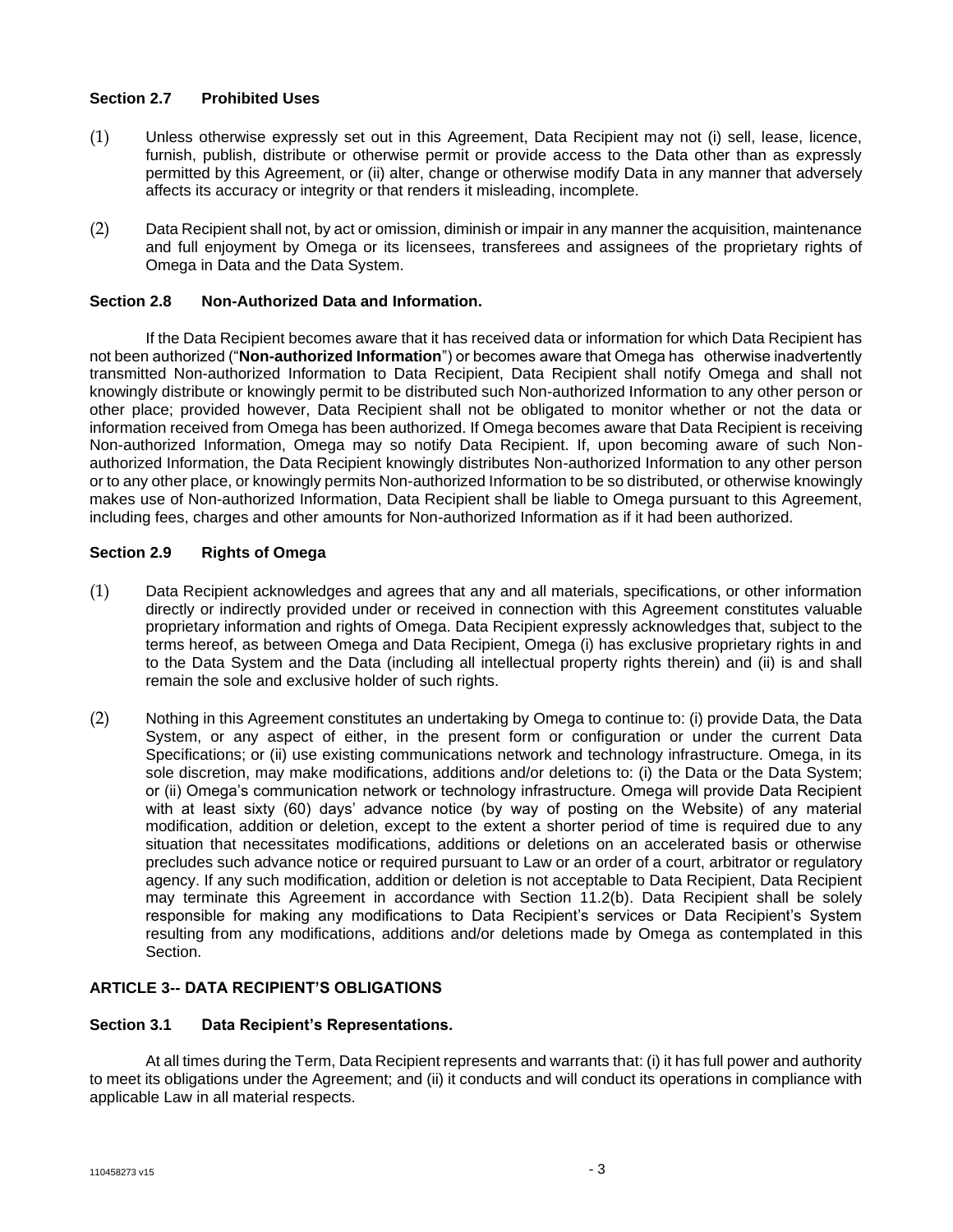### **Section 3.2 Data Recipient Application.**

- (1) Data Recipient represents and warrants that, during the term, all information (including the detailed Data Recipient's System Description for receiving, transmitting and disseminating Data, as described in the Application, (including the data processing equipment, software and communications facilities related thereto) provided by Data Recipient to Omega is and will remain true, correct, accurate and complete at all times during the term. Data Recipient shall promptly notify Omega and update any information in its Application (including updates to its list of Affiliates and/or Service Facilitators upon a change of control or otherwise) within 10 days of such information being or becoming untrue, false, inaccurate, incomplete or otherwise misleading.
- (2) Omega reserves the right to terminate Data Recipient's access based on such updated information if such application would reasonably be rejected based on such updated information.

## **Section 3.3 Security.**

Data Recipient shall take all reasonable security precautions to prevent unauthorized individuals or entities from gaining access or disclosure to the Data through either Data Recipient's services or Data Recipient's System. Data Recipient shall comply with all reasonable security specifications or requirements of Omega or provide assurances to Omega of the use of comparable security specifications or requirements in order to prevent the Data from being improperly used or accessed other than as expressly permitted herein. Data Recipient shall notify Omega promptly upon any breach in its security procedures related to the Data of which it becomes aware and will use commercially reasonable efforts to cooperate with and assist Omega to mitigate the adverse effects of such breach to Omega, its customers or its Data System.

## **Section 3.4 Subscribers of Data Recipient.**

- (1) Data Recipient represents, warrants and covenants that it: (i) has or will have in place before any External Controlled Distribution to any Subscriber a valid agreement with such Subscriber that contains provisions substantially similar to those set out in set out in Schedule B (or similar provisions consistent with industry standards); (ii) will not engage in any External Uncontrolled Distribution without confirmation from Omega that the recipient of Data from Data Recipient has a valid agreement with Omega; (iii) will pay to Omega fees related to the provision by it of Data to Subscribers (in Canadian dollars for Subscribers domiciled in Canada and in US dollars for other Subscribers) and applicable taxes payable by Data Recipient to Omega, whether or not Data Recipient actually collects any amounts owing to it by its Subscribers; and (iv) shall only furnish, or cause or permit to be furnished, all or any part of Data to those recipients and in the manner of distribution as disclosed in its Application (including Affiliates, Service Facilitators, etc.) for the uses as specified in the Application. The fees payable by Data Recipient to Omega in respect of Data Recipient's Subscribers are the same amounts as would be payable by a Subscriber to Omega if it were a Data Recipient itself (irrespective of what amounts Data Recipient may itself charge its Subscribers).
- (2) Data Recipient will, upon the request of Omega, assist Omega in entering into an agreement with any person or entity who is to receive Data by way of External Uncontrolled Distribution from Data Recipient to govern its use of Data including by providing to Omega the contact details of appropriate persons representing such recipient.
- (3) Data Recipient, upon becoming aware of a material breach by a Subscriber of its agreement with Data Recipient or the unauthorized use (including distribution, modification, transfer, etc.) of Data by any Subscriber, will promptly notify Omega of such breach or unauthorized use (including providing known details of such breach) and will, upon the request of Omega, promptly terminate such Subscriber's access to Data and use commercially reasonable efforts to enforce its rights against such Subscriber and to protect the rights of Omega .
- (4) In the event of a dispute between Omega and a Subscriber in connection with the use of Data, Data Recipient shall provide to Omega a copy of the relevant agreement between the Data Recipient and such Subscriber.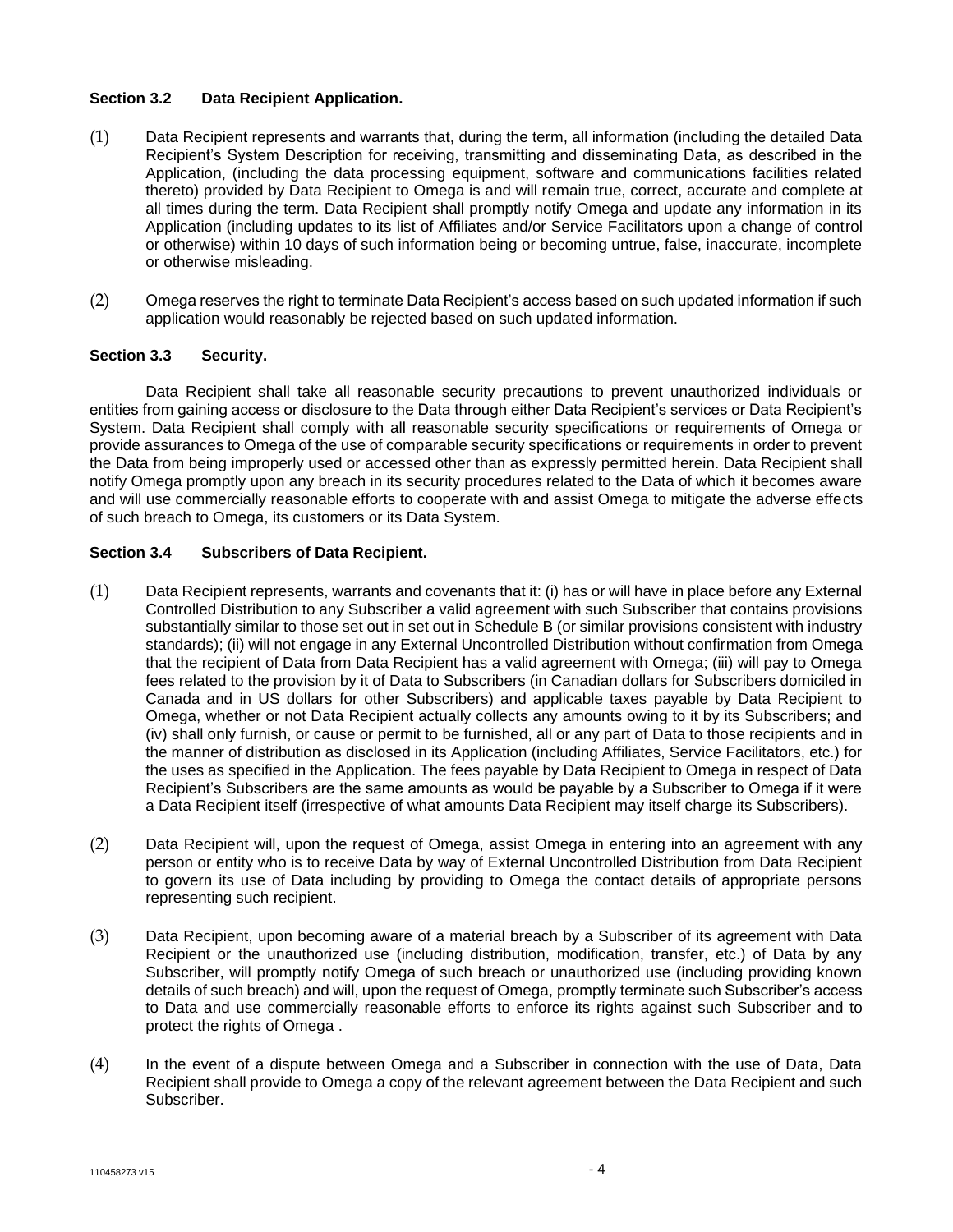(5) In addition to any other rights of Omega, Omega retains the right to direct Data Recipient to terminate any External Controlled Distribution or External Uncontrolled Distribution for any reason, in which event Omega shall notify Data Recipient and Data Recipient shall cease retransmitting Data as soon as commercially practicable.

### **Section 3.5 No Endorsement.**

None of Data Recipient or any of its directors, officers, employees, agents or other representatives shall represent, or shall cause or permit any other person to represent, either directly or indirectly, that Data Recipient or all or any part of the Data Recipient's services or any equipment utilized by Data Recipient is sponsored or endorsed by Omega or any of its Affiliates.

# **ARTICLE 4-- FEES**

### **Section 4.1 Payment a Condition to Access.**

Data Recipient acknowledges that payment by Data Recipient of all fees and other amounts in the applicable currency is a condition precedent for continued receipt of Data by Data Recipient.

### **Section 4.2 Fees.**

Data Recipient shall make timely payment of all applicable Fees (as set forth in the Application and including fees owing by it to Omega in respect of Data Recipient's Subscribers) and all applicable taxes as well as any and all other amounts payable in connection with this Agreement. Subject to all applicable Laws and regulatory approvals, Omega reserves the right to change the Fees on thirty (30) days' advance notice to Data Recipient (which notice shall be provided by way posting on the Website).

### **Section 4.3 Costs of Connection.**

Data Recipient is solely responsible for any and all telecommunications costs and all other expenses incurred by it in connecting to and maintaining its connection to Omega.

### **Section 4.4 Payment; Failure to Pay.**

- (1) Fees are payable within thirty (30) days following the date of invoice sent to Data Recipient. Data Recipient will pay all Fees and other amounts due without regard to any right of setoff or counterclaim. Data Recipient shall pay to Omega interest at the rate of 12% per annum, compounded monthly, on all past due fees and other amounts that are not the subject of a legitimate and bona fide dispute. Failure to make full payment of outstanding undisputed Fees or other amounts within fifteen (15) days of Omega's notice that payment is past due may result in suspension or termination of distribution of Data to Data Recipient without notice. If all outstanding Fees and other amounts have not been paid in full within such fifteen (15) day notice period, Omega may, without prejudice to other remedies available to it, terminate this Agreement without liability or obligation to Data Recipient.
- (2) In the event that usage declaration reports to be provided by Data Recipient pursuant to this Agreement are not submitted on or prior to their respective due dates, Omega shall utilize information provided in the most current report by Data Recipient in respect of the invoices to be prepared for such Data Recipient. Where Data Recipient fails to provide a current usage declaration report for two consecutive months or more, Omega may, at its discretion, suspend the distribution of Data to Data Recipient until current usage information is provided to Omega by Data Recipient.
- (3) If Data Recipient is required by applicable law to deduct or withhold any tax, charge, fees, or other amounts due to Omega, the Fees and any other applicable amounts payable to Omega by Data Recipient shall be increased so that the net amount received by Omega after such required withholding or deduction is equal to 100% of the Fees or other applicable amounts owed to Omega.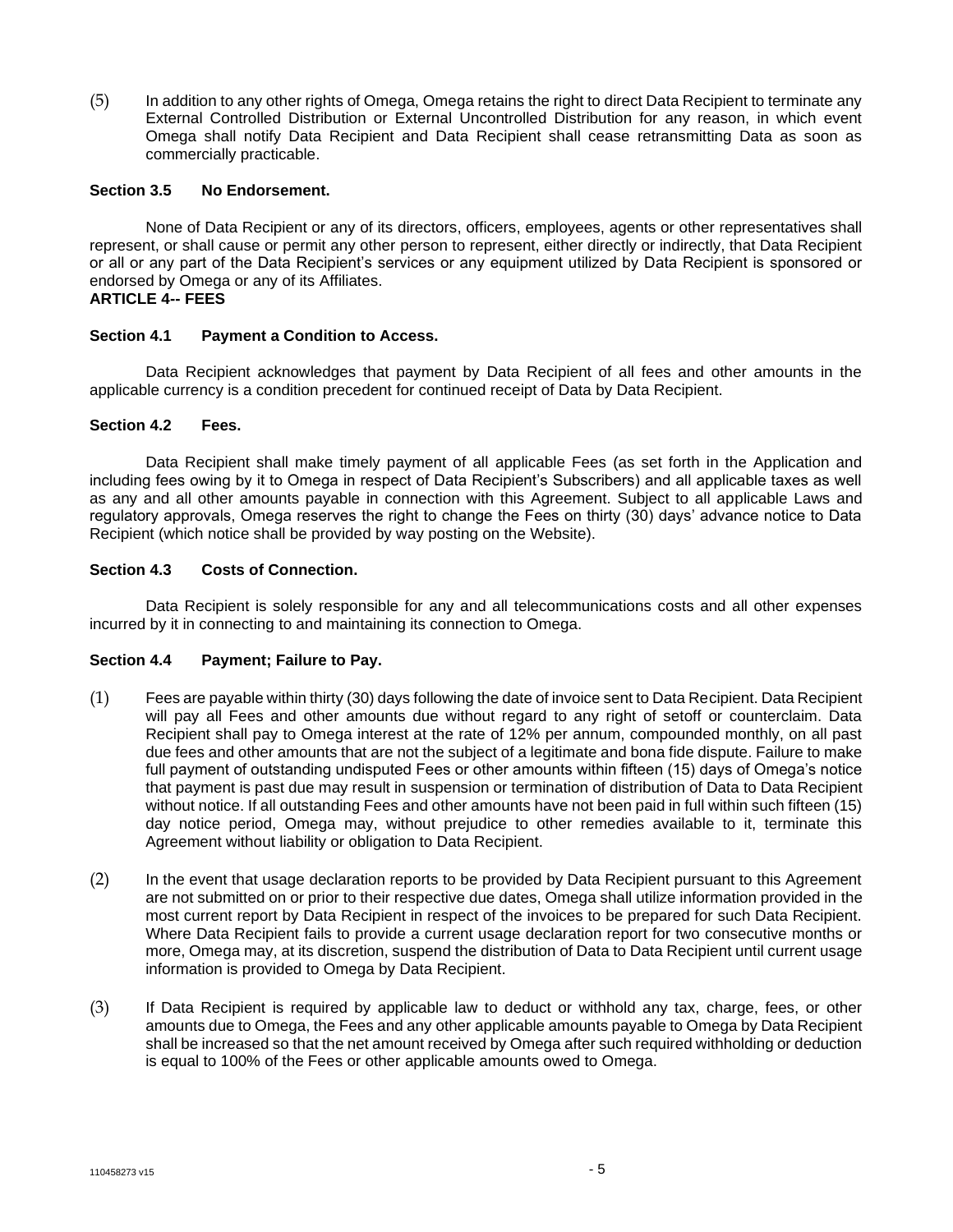# **ARTICLE 5-- RECORD RETENTION AND REPORTING**

### **Section 5.1 Maintenance of Records and Reporting.**

- (1) Data Recipient will provide monthly written reports in a format specified by Omega on its distribution of Data to and use of Data by its Subscribers and Service Facilitators, as applicable, within ten (10) days after the end of each month.
- (2) Data Recipient shall maintain complete and accurate records for a minimum period of seven (7) years in connection with the receipt and usage of Data and such other information relating to Data Recipient's System, Subscribers, Service Facilitators and Data Recipient's services.

## **Section 5.2 Corrections to Reports.**

Data Recipient shall have a ten (10) day grace period (beginning on the due date of the original report) within which to revise or correct its usage reporting in order to obtain retroactive credits. Omega will not provide Data Recipient with back credits for original or revised reporting received after the end of the grace period. Revised reporting could include, but is not limited to, reclassification of Data used or distributed, reporting of usage under alternative pricing structures and correction of errors by Data Recipient. This section does not limit Data Recipient's obligations to Omega for under-reporting or otherwise.

## **ARTICLE 6-- AUDIT RIGHTS**

## **Section 6.1 Audit Rights of Omega.**

Upon not less than thirty (30) days' advance notice (which notice shall include the scope of such review), if Omega, acting reasonably, has identified an issue relating to the use of Data, including the verification or distribution of Data by Data Recipient, from time to time during the term of this Agreement and for a period of twenty four (24) months following the termination of this Agreement (but no more frequently than once in any twelve (12) month period), Omega may cause to be reviewed, by its employees and/or a firm of chartered professional accountants chosen by Omega (which firm of chartered professional accountants may be the accountants or auditors of Omega), the books and records of Data Recipient, including: (i) Data Recipient's records relating to Data; (ii) Data Recipient's reports and payments relating to Data; and (iii) Data Recipient's System and Data Recipient's services to its Subscribers and/or Service Facilitators to verify compliance by Data Recipient of the terms of this Agreement; provided that any such review shall be subject to the terms of ARTICLE 7 hereof. Any such audit will be conducted at mutually agreed upon times and will be subject to Data Recipient's reasonable standard security procedures.

### **Section 6.2 Costs of Report or Audit.**

- (1) In the event that an audit reveals any underpayment, Data Recipient shall promptly, within 5 Business Days, forward the amount of such underpayment including applicable interest to Omega.
- (2) The costs of any investigation, examination or audit shall be borne by Omega unless such investigation, examination or audit reveals an under-payment in any period by Data Recipient of 10% or more of the Fees Data Recipient is liable for based on its usage in such period (including any distribution) of Data or a material breach of the rights or licences granted to Data Recipient hereunder, in which case, Data Recipient shall promptly reimburse Omega for the cost of the audit and all its reasonable out of pocket costs and expenses directly related to conducting such investigation, examination or audit.

### **ARTICLE 7-- CONFIDENTIAL INFORMATION**

## **Section 7.1 Confidentiality Obligation.**

Each party (the "**Receiving Party**") acknowledges that in the course of its dealings and the performance of this Agreement it may obtain confidential information, data or techniques (including know-how, data, patents, copyrights, trade secrets, processes, techniques, programs, designs, formulae, marketing, advertising, financial,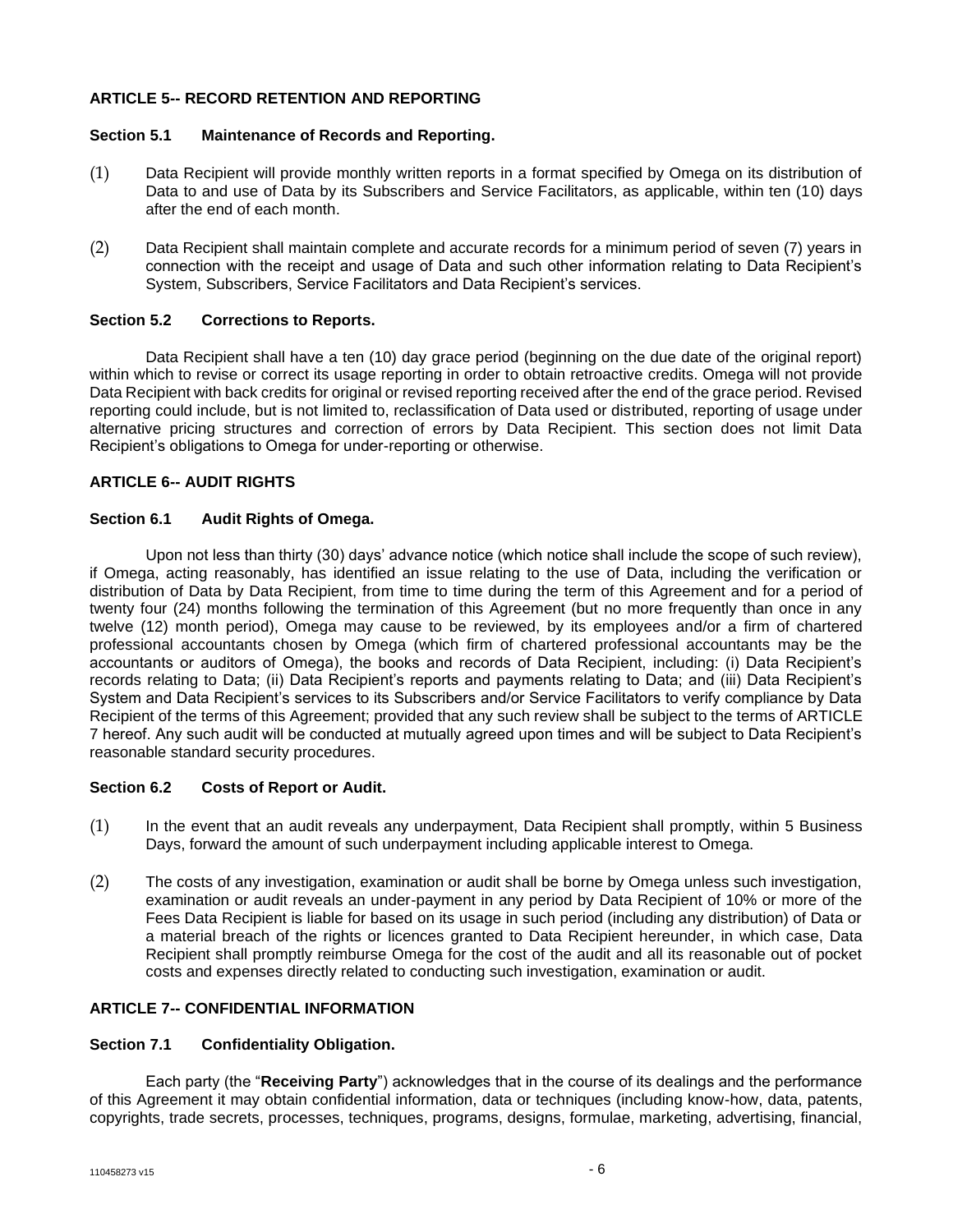commercial, sales or programming materials, equipment configurations, system access codes and passwords, written materials, feed specifications, compositions, drawings, diagrams, computer programs, studies, works in progress, visual demonstrations, ideas, concepts, and other data, whether in written, oral, graphic, electronic or any other form or medium whatsoever) ("**Confidential Information**") from the other party (the "**Disclosing Party**"). A Receiving Party shall take all precautions reasonably necessary to safeguard the confidentiality of the Confidential Information of the Disclosing Party.

## **Section 7.2 Permitted Disclosure.**

- (1) A Receiving Party will not disclose, in whole or in part, the Confidential Information of the Disclosing Party to any person, other than to those who have a need to know to perform its obligations herein and who have been informed of the confidential nature of such Confidential Information.
- (2) Notwithstanding Section 7.2(1), a Receiving Party will have no confidentiality or non-disclosure obligation with respect to any portion of the Confidential Information of the Disclosing Party that: (i) the Receiving Party independently developed without reference to the Disclosing Party's Confidential Information; (ii) the Receiving Party lawfully obtained from a third party under no obligation of confidentiality; (iii) is or becomes available to the public other than as a result of an act or omission of any person bound by an obligation not to disclose such information; (iv) the Receiving Party is requested or is required to disclose by law, regulation, legal process or direction, request or order of a court of competent jurisdiction or Regulatory Authority; (v) is in connection with a legal dispute between the parties or in furtherance of the exercise of a party's rights under this Agreement; or (vi) is reasonably required to be disclosed in connection with any permitted assignment of this Agreement. If a Receiving Party is requested or required to disclose any Confidential Information of the Disclosing Party pursuant to clause (iv), the Receiving Party shall, to the extent permitted by Law, provide the Disclosing Party with prompt written notice of such request or requirement so that the Disclosing Party may seek an appropriate protective order or waive compliance by the Receiving Party with the provisions hereof.

## **Section 7.3 Unauthorized Use or Disclosure.**

If any unauthorized use, disclosure or dissemination occurs, the Receiving Party will promptly notify the Disclosing Party and use commercially reasonable efforts to take such steps as are reasonably necessary to prevent any continuing or subsequent unauthorized use, disclosure or dissemination of such Confidential Information.

### **ARTICLE 8-- INDEMNIFICATION**

### **Section 8.1 Indemnification by Data Recipient**

- (1) In addition to Data Recipient's obligations set out in Section 2.5, Section 2.8 and Section 12.3, Data Recipient and its Affiliates shall jointly and severally indemnify, defend and hold harmless Omega, its affiliates, and their respective shareholders, directors, officers, employees, agents and other representatives (the "**Omega Indemnified Parties**") from and against all liabilities, obligations, losses, damages, penalties, claims, demands, proceedings, suits, actions, settlements, judgments, costs and expenses of whatever nature (including reasonable legal and other professional fees and expenses, the reasonable investigative and administrative costs and expenses of the Omega Indemnified Parties relating to the detection of any material non-compliance by Data Recipient) (collectively, "**Losses**") suffered or incurred or compelling participation by any of the Omega Indemnified Parties arising from or related to:
	- (a) any material non-compliance by Data Recipient, its Affiliates or Service Facilitators with the terms and conditions of this Agreement;
	- (b) any non-compliance by a Subscriber with the terms and conditions of: (i) any agreement between the Data Recipient and such Subscriber; or (ii) this Agreement with respect to the use of any Data, if Data Recipient has failed to notify Omega of such non-compliance within ten (10) days after Data Recipient becomes aware of such non-compliance; and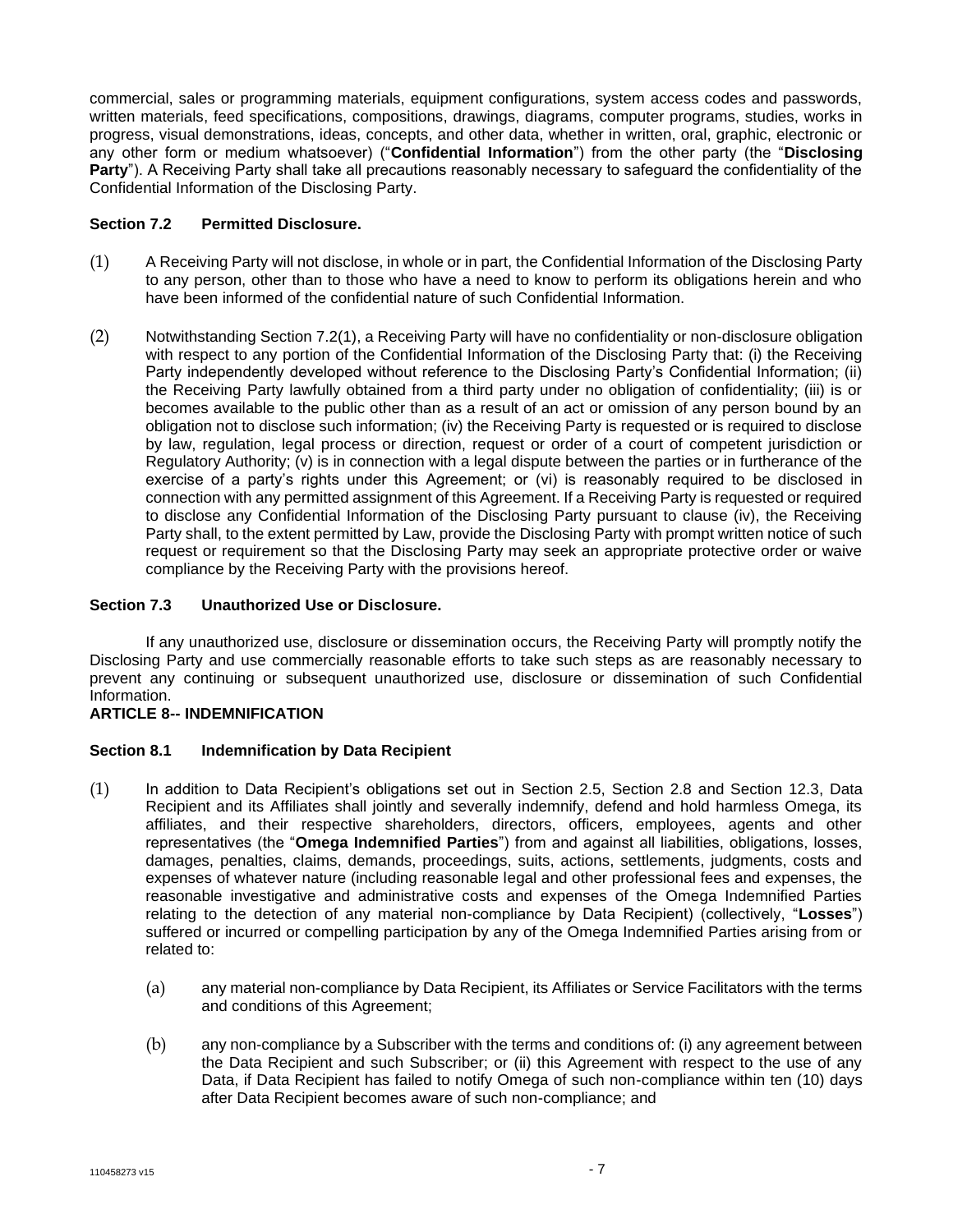- (c) any assertion of Losses against the Omega Indemnified Parties made by any person who receives the Data, including historical Data, from Data Recipient (but excluding (i) Non-authorized Information, provided that Data Recipient has complied with its obligations in Section 2.8, or (ii) Subscriber's own private order and trade data) or any person relying upon the Data received by such person, in each case, who is not permitted or qualified to receive Data under this Agreement, except or where such Losses arise from the fraud, gross negligence or wilful misconduct of Omega.
- (2) Data Recipient shall indemnify, defend and hold harmless the Omega Indemnified Parties from any and all Losses imposed on, incurred by or asserted against the Omega Indemnified Parties as a result of: (i) any assertion by a third party that any of Data Recipient's services infringes any patent, trade mark, service mark, trade secret or copyright or violates any other intellectual property right; or (ii) any defense of or participation by the Omega Indemnified Parties in any action, suit, arbitration or judicial, investigative or administrative proceeding involving any Losses described in this Article 8.

### **Section 8.2 Indemnification by Omega.**

Subject to ARTICLE 10, Omega shall indemnify and hold harmless Data Recipient, its Affiliates and their respective directors, officers, employees, agents and other representatives (the "**Data Recipient Indemnified**  Parties") from any and all liabilities, obligations, losses, damages, penalties, claims, demands, proceedings, suits, actions, settlements and judgements, costs and expenses of whatever nature (including reasonable legal and professional fees and expenses) imposed on, incurred by or asserted against Data Recipient as a result of any assertion by any person that the Data infringes or misappropriates any copyright, patent, trademark or trade secret or copyright or other intellectual property right of a third party.

## **ARTICLE 9-- INDEMNIFICATION PROCEDURE**

### **Section 9.1 Notice.**

Upon becoming aware of any claim which is eligible for indemnification under this Agreement (each a "**Indemnification Claim**"), a person entitled to and seeking indemnification pursuant to the terms of this Agreement (the "**Indemnified Party**") must promptly provide written notice with reasonable details (including basis for such claim, amount claimed, etc.) to the party or parties, as applicable, responsible for indemnifying the Indemnified Party (the "**Indemnifying Party**"), provided that failure or delay in providing such notice does not adversely affect an Indemnification Claim except if and to the extent such failure or delay results in actual prejudice to the Indemnifying Party.

# **Section 9.2 Procedure for Indemnification.**

- (1) Following receipt of notice from the Indemnified Party of an Indemnification Claim, the Indemnifying Party shall have thirty (30) days to make such investigation of the Indemnification Claim as it considers necessary or desirable. For the purposes of such investigation, the Indemnified Party shall make available to the Indemnifying Party upon request of the Indemnifying Party the information relied upon by the Indemnified Party to substantiate the Indemnification Claim. If the Indemnified Party and the Indemnifying Party agree at or before the expiration of such 30-day period (or any mutually agreed upon extension thereof) to the validity and amount of such Indemnification Claim, the Indemnifying Party shall immediately pay to the Indemnified Party the full agreed upon amount of the Indemnification Claim. If the Indemnified Party and Indemnifying Party do not agree within such period (or any mutually agreed upon extension), the Indemnified Party shall, subject to Section 12.2, be entitled to recourse to the courts in an appropriate jurisdiction.
- (2) The Indemnifying Party shall have the right, at its own expense, to participate in or assume control of the negotiation, settlement or defence of such third party claim and, in such event, the Indemnifying Party shall reimburse the Indemnified Party for all of the Indemnified Party's reasonable out-of-pocket expenses incurred as a result of such participation or assumption. If the Indemnifying Party elects to assume such control, the Indemnified Party shall cooperate with the Indemnifying Party, and shall have the right to participate in the negotiation, settlement or defence of such third party claim at its own expense. If the Indemnifying Party, having elected to assume such control, thereafter fails to defend any such third party claim within a reasonable time, the Indemnified Party shall be entitled to assume such control and the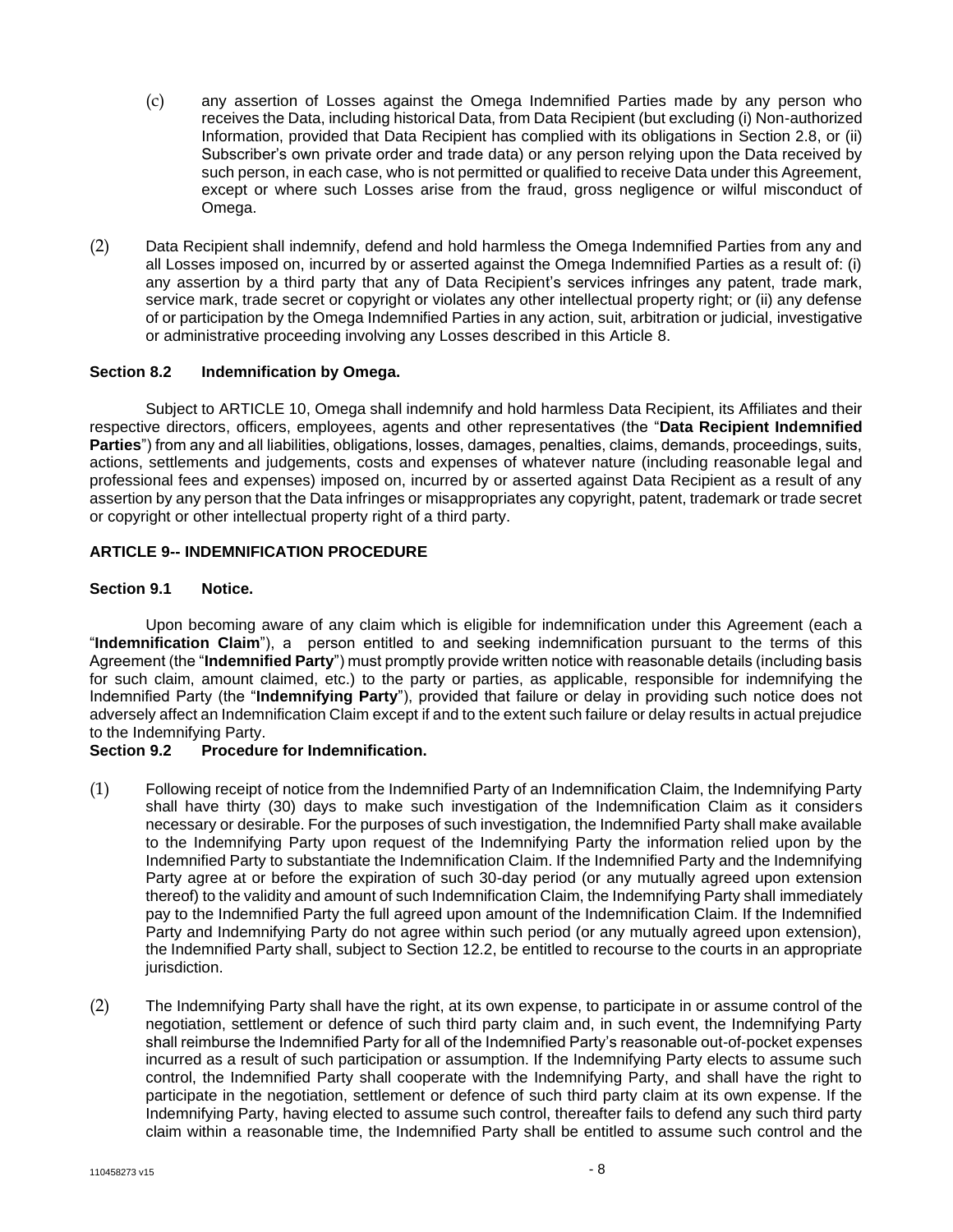Indemnifying Party shall be bound by the results obtained by the Indemnified Party with respect to such third party claim

## **Section 9.3 General Indemnification Rules.**

- (1) The obligations of the Parties in respect of indemnification shall include the following:
	- (a) neither Party shall negotiate, settle or compromise any non-monetary element of any third party claim except with the prior written consent of the other Party (which consent shall not be unreasonably withheld);
	- (b) the obligations of an Indemnifying Party to indemnify an Indemnified Party in respect of Indemnification Claims are subject to the Indemnified Party not permitting any right of appeal in respect of any Third Party Claim to terminate without giving the Indemnifying Party notice and an opportunity to contest such third party claim;
	- (c) the Indemnified Party and the Indemnifying Party shall cooperate with each other with respect to third party claims and shall keep each other advised with respect thereto. (including supplying copies of all relevant documentation promptly as it becomes available); and
	- (d) the Indemnifying Party shall not settle any third party claim or conduct any related legal or administrative proceeding in a manner which would, in the reasonable opinion of the Indemnified Party, have a material adverse impact on the Indemnified Party.

### **ARTICLE 10-- DISCLAIMER OF WARRANTY AND LIMITATION OF LIABILITY**

#### **Section 10.1 Disclaimers**

- (1) EXCEPT AS PROVIED IN Section 2.1, THE DATA AND ANY AND ALL INFORMATION AND MATERIALS RELATED TO THE DATA, INCLUDING THE DATA SYSTEM, ARE PROVIDED "AS-IS", WITHOUT WARRANTIES, EXPRESS OR IMPLIED, INCLUDING, BUT NOT LIMITED TO, ANY IMPLIED CONDITIONS OR WARRANTIES OF MERCHANTABILITY OR FITNESS FOR A PARTICULAR USE OR PURPOSE, ANY IMPLIED WARRANTY ARISING FROM TRADE USAGE, COURSE OF DEALING OR COURSE OF PERFORMANCE, AND OF ANY OTHER WARRANTY OR OBLIGATION WITH RESPECT TO THE DATA OR THE DATA SYSTEM OR ANY SOFTWARE OR OTHER MATERIALS MADE AVAILABLE TO DATA RECIPIENT, AND ALL OTHER SUCH WARRANTIES ARE HEREBY EXPRESSLY DISCLAIMED. THERE IS NO GUARANTEE THAT THE DATA OR THE DATA SYSTEM WILL MEET DATA RECIPIENT'S REQUIREMENTS, BE COMPLETE, ACCURATE, SEQUENTIAL, ERROR-FREE OR OPERATE WITHOUT DELAY OR INTERRUPTION. OMEGA GIVES NO WARRANTIES OF ANY KIND AS TO THE FITNESS, CAPACITY OR CONDUCT OF ANY OTHER PERSON HAVING ACCESS TO THE DATA OR THE DATA SYSTEM.
- (2) OTHER THAN AS A RESULT OF THE FRAUD, GROSS NEGLIGENCE OR WILFUL MISCONDUCT OF OMEGA, NONE OF OMEGA OR ITS AFFILIATES, NOR ANY OF THEIR RESPECTIVE SHAREHOLDERS, DIRECTORS, OFFICERS, EMPLOYEES, CONSULTANTS, AGENTS OR OTHER REPRESENTATIVES WILL BE LIABLE FOR ANY LOSS OR CLAIM, INCLUDING LOST PROFITS, LOSS OF OPPORTUNITY, LOSS OF USE, TRADING LOSSES, OTHER COSTS OR LOSS OF SAVINGS, NOR FOR ANY DAMAGES SUFFERED, OR COST OR EXPENSE INCURRED BY DATA RECIPIENT, A SUBSCRIBER, OR ANY OTHER PERSON, OF ANY NATURE OR FROM ANY CAUSE WHATSOEVER, WHETHER DIRECT, INDIRECT, SPECIAL, INCIDENTAL, PUNITIVE OR CONSEQUENTIAL, ARISING OUT OF THIS AGREEMENT, INCLUDING THE FURNISHING, PERFORMANCE, MAINTENANCE OR USE OF THE DATA, THE DATA SYSTEM, EQUIPMENT, COMMUNICATION LINES, SOFTWARE, DATABASES, MANUALS OR ANY OTHER MATERIAL FURNISHED BY OR ON BEHALF OF OMEGA, OR CAUSED BY OR BASED UPON ANY UNAVAILABILITY, INTERRUPTION, DELAY, INCOMPLETENESS OR INACCURACY OF THE DATA, NOTWITHSTANDING THAT ANY SUCH PERSON MAY HAVE BEEN ADVISED OF THE POSSIBILITY THAT DAMAGES MAY OR WILL ARISE IN ANY GIVEN SITUATION.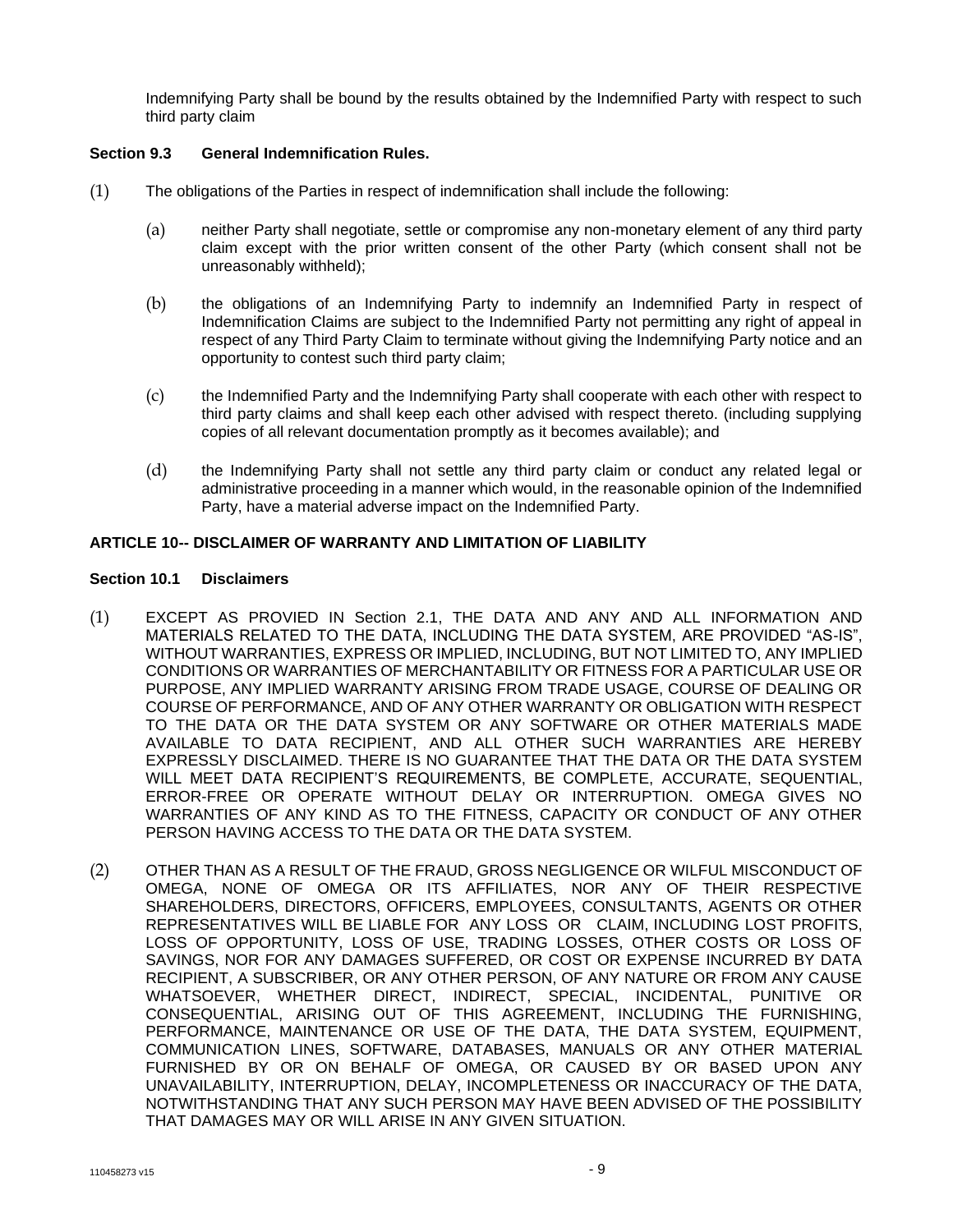(3) OTHER THAN AS A RESULT OF THE FRAUD, GROSS NEGLIGENCE OR WILFUL MISCONDUCT OF OMEGA, OMEGA'S AGGREGATE LIABILITY ARISING FROM OR RELATED TO THIS AGREEMENT AND ITS OBLIGATIONS HEREUNDER SHALL NOT EXCEED, AT DATA RECIPIENT'S OPTION, A CREDIT OR A REFUND IN AN AMOUNT EQUAL TO THE LESSER OF: (I) ACTUAL DAMAGES SUFFERED BY DATA RECIPIENT AS A DIRECT RESULT OF OMEGA'S ACT OR OMISSION; AND (II) THE AVERAGE MONTHLY AMOUNT CHARGED TO THE DATA RECIPIENT AND COLLECTED BY OMEGA, CALCULATED AS AN AVERAGE OF MONTHLY AMOUNTS RECEIVED BY OMEGA FROM DATA RECIPIENT OVER THE TWELVE (12) MONTHS IMMEDIATELY PRECEDING THE DATE THAT THE FIRST CAUSE OF ACTION AROSE, INCLUDING A CAUSE OF ACTION THAT IS CONTINUING.

### **ARTICLE 11-- TERM AND TERMINATION**

### **Section 11.1 Term.**

This Agreement shall take effect on the earlier of (i) the date of this Agreement, and (ii) the date the Data is first provided to Data Recipient, and shall continue in effect until terminated in accordance with its terms.

#### **Section 11.2 Termination.**

This Agreement may be terminated:

- (a) by Omega upon at least ninety (90) days' advance written notice to Data Recipient, with termination to be effective at the end of a calendar month;
- (b) by Data Recipient upon at least ninety (90) days' advance written notice to Omega;
- (c) in the event of a material breach of this Agreement, by the party not in breach upon thirty (30) days' advance written notice or such shorter period as expressly set out herein, including pursuant to Section 4.4 to the breaching party unless, if the breach is capable of being cured, the breach is cured within the notice period;
- (d) by either party immediately upon written notice to the other party, in the event that either party becomes insolvent, makes an assignment for the benefit of creditors, admits its inability to or is not able to pay its debts as they become due, files or has filed against it any petition under any provision of applicable bankruptcy laws, or an application for the appointment of a receiver, trustee or custodian of the assets or the business of either party is made, or any action or proceeding is taken or proposed to be taken to liquidate, wind-up or dissolve either party;
- (e) by Omega immediately (i) upon written notice to Data Recipient, if for legal or regulatory reasons Data Recipient is not permitted or not able to receive, or Omega is materially prevented or prohibited from disseminating, Data or any part thereof; (ii) upon a breach of Section 3.2(1) or upon receipt of updated information pursuant to Section 3.2(1) from Data Recipient that would reasonably be expected to result in the rejection of such application by Omega based on such updated information; or (iv) if Omega, acting reasonably, determines that any failure on the part of Data Recipient to comply with this Agreement has or is likely to have an adverse impact on the operation, integrity, security or performance of the Data System, Data or the operations of Omega or likely to cause disproportionate harm to Omega's interests should termination be delayed.

# **Section 11.3 Survival.**

Article 1, the last sentence of Section 2.5, Section 2.8, Section 2.9, Section 3.5, Section 4.2, Section 4.3, Section 4.4, Section 5.1(2), Article 6, Article 7, Article 8, Article 9, Article 10, and Article 12 shall survive the termination of this Agreement.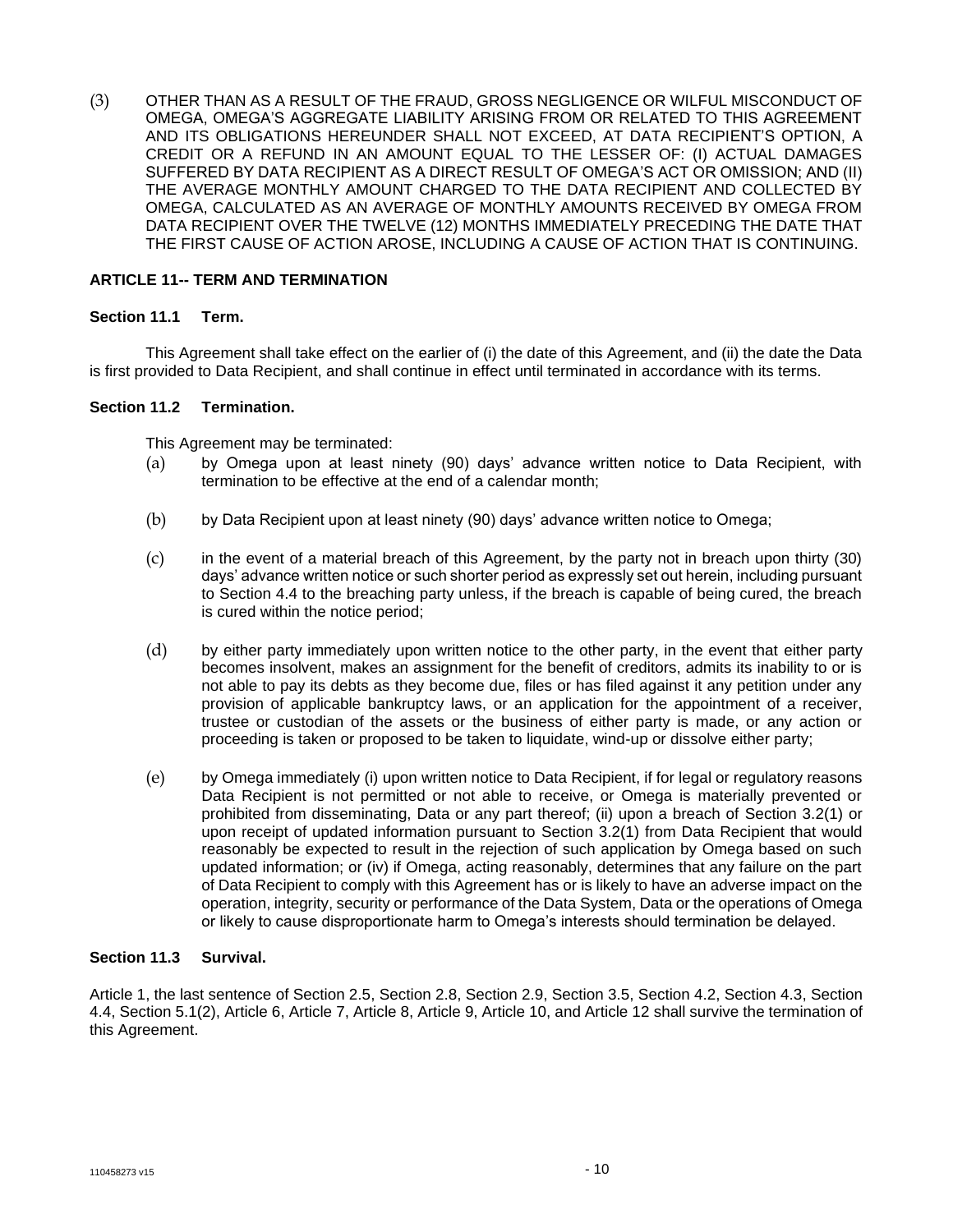## **ARTICLE 12-- MISCELLANEOUS**

### **Section 12.1 Notices.**

- (1) Excluding notices of general application that Omega may distribute by email distribution and post on the Website, all notices and other communications required or permitted to be given under this Agreement shall be in writing and shall be delivered to the addressee: (i) in person; (ii) by registered or certified mail; (iii) by courier service; (iii) by confirmed facsimile or other electronic form (including email) that is accessible by the addressee so as to be usable for subsequent reference and capable of being retained by the addressee. Any notice or communication to Data Recipient (and any of its Affiliates) shall be sent to its last known address shown in Omega's records. Data Recipient shall be responsible for providing and maintaining an electronic email address for receipt of notice by email notifications.
- (2) Any notice or communication to Omega shall be sent to: Omega Securities Inc., 133 Richmond Street West, Suite 302, Toronto, ON M5H 2L3, Phone: (416) 646-2428, Email: [info@omegaats.com](mailto:info@omegaats.com)
- (3) A notice or communication required or permitted to be given under this Agreement shall be effective: at the time the delivery is made if the notice or communication is delivered personally, by courier service or by facsimile; (ii) seven days after the day the notice or communication is deposited in the mail if the notice or communication is sent by registered or certified mail; or (iii) upon receipt by a party from its internet service provider or computer server indicating that the electronic communication was received. Despite the foregoing, if any such effective day is not a Business Day in the place of receipt, the notice or communication is not effective until the next Business Day. If a receiving party cannot see or print all or any portion of any notice or communication, it is the receiving party's obligation to contact the sending party. Omega or Data Recipient may, from time to time, change its contact information by notice to the other given in accordance with the provisions of this section. Omega and Data Recipient consent to delivery and receipt by electronic means of all notices and other communications required or permitted to be given under this Agreement for purposes of administering this Agreement.

### **Section 12.2 Dispute Resolution.**

- (1) At the election of Omega, the parties shall utilize arbitration to resolve any dispute arising from this Agreement (a "**Dispute**"), in accordance with provisions below:
	- (a) a party commences arbitration of a Dispute by delivering to the other party a written notice of arbitration (the "**Arbitration Notice**"). The Arbitration Notice will contain a concise description of the matters submitted for arbitration, including the facts supporting the party's position, the points at issue and the relief sought;
	- (b) the arbitration will be conducted in accordance with this Section 12.2 and the *Arbitration Act*, 1991 (Ontario);
	- (c) the arbitral tribunal will consist of a single arbitrator. The single arbitrator will be appointed by mutual agreement of the parties or, if they do not agree within 10 business days following the delivery of the Arbitration Notice, by the ADR Institute of Canada Inc., acting solely as an appointing authority;
	- (d) the parties agree that time is of the essence in the conduct of the arbitration proceedings and the parties and the arbitral tribunal will conduct the arbitration in an expeditious and speedy manner, unless the subject matter of the Dispute requires otherwise;
	- (e) the arbitration will take place in Toronto, Ontario and the language of the arbitration shall be English;
	- (f) the award will deal with the question of costs of arbitration, which may include the arbitrators' fees and expenses, the provision of a reporter and transcripts, reasonable legal fees and reasonable costs of preparations, as appropriate. Unless the parties otherwise agree in writing, the arbitral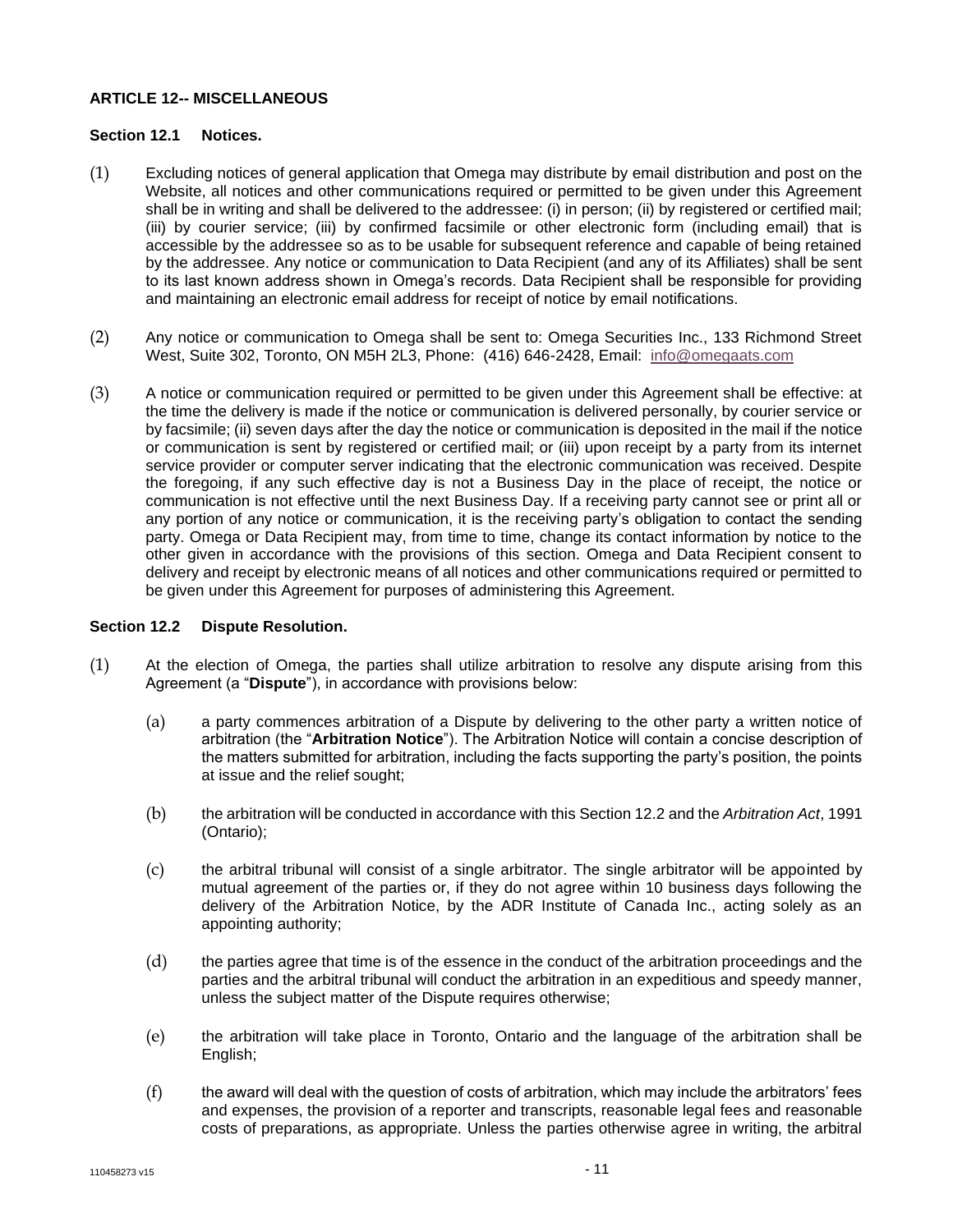tribunal shall make its orders on both arbitration and legal costs on the general principle that costs should reflect the parties' relative success and failure in the award or arbitration except where it appears to the arbitral tribunal that this approach is inappropriate. The arbitral tribunal may also award the payment of interest on any award amount at a rate determined in the sole discretion of the arbitral tribunal;

- $(g)$  the arbitration award will be final and binding and will not be subject to appeal, whether on a question of law, of fact or of mixed law and fact;
- (h) this arbitration provision will be governed by and interpreted and enforced in accordance with the laws of the Province of Ontario and the federal laws of Canada applicable therein; and
- (i) the parties agree that the arbitration will be kept confidential and that the existence of the proceeding and any element of it (including any pleadings, briefs or other documents submitted or exchanged, any testimony or other oral submissions and any awards) will not be disclosed beyond the arbitrator or arbitration tribunal, the parties, their counsel and any person necessary to the conduct of the proceeding, except as may lawfully be required in judicial proceedings relating to the arbitration or otherwise or as may be required by law.

*If no Affiliates are identified in the Application or receive Data, the following Section 12.3 does not apply to Data Recipient.*

### **Section 12.3 Affiliates**

Where Data Recipient has identified entities as its 'Affiliates' as set out in Part I of the Application, Data Recipient will cause its Affiliates to comply with the terms and conditions set out herein and will be responsible for all acts and omissions of its Affiliates and their respective personnel in their use of Data under this Agreement (including any non-compliance with the terms and conditions herein). Data Recipient shall assume all responsibility for and will hold harmless and indemnify Omega against any action or inaction by an Affiliate as if such action or inaction were that of Data Recipient, and, where Data Recipient is liable for actions and/or inactions of an Affiliate, Data Recipient and its Affiliate(s) shall be jointly and severally liable therefor and Data Recipient shall act as agent of its Affiliates for such purposes.

#### **Section 12.4 Remedies**

Each party acknowledges that breach of the terms of this Agreement may cause irreparable damage to the non-breaching party, inadequately compensable in damages. The non-breaching Party may, in addition to any other remedy, seek to enforce the performance of this Agreement by way of injunction or specific performance upon application to a court of competent jurisdiction without proof of actual damages (and without the requirement of posting a bond or other security).

### **Section 12.5 Waivers and Severability.**

A waiver of any provision of this Agreement by either party will not be effective unless in writing and signed by the waiving party and then such waiver shall be limited to the circumstances set forth in such written waiver. No failure or delay of a party in exercising any right, power or remedy shall operate as a waiver nor shall any single or partial exercise of any such right, power or remedy preclude any other or further exercise thereof or the exercise of any other right, power or remedy. Each provision of this Agreement is intended to be severable. If any provision of this Agreement is or becomes illegal, invalid or unenforceable in any jurisdiction, such provision of this Agreement shall be severed and the illegality, invalidity or unenforceability of that provision will not affect: (i) the legality, validity or enforceability of the remaining provisions of this Agreement; or (ii) the legality, validity or enforceability of that provision in any other jurisdiction.

# **Section 12.6 Force Majeure.**

Neither party will be liable for delay or failure to perform its obligations (other than payment obligations) under this Agreement caused by an event that is beyond the party's control including, without limitation, acts of civil or military authorities, strikes, lockouts, embargoes, insurrections, acts of nature, acts or orders of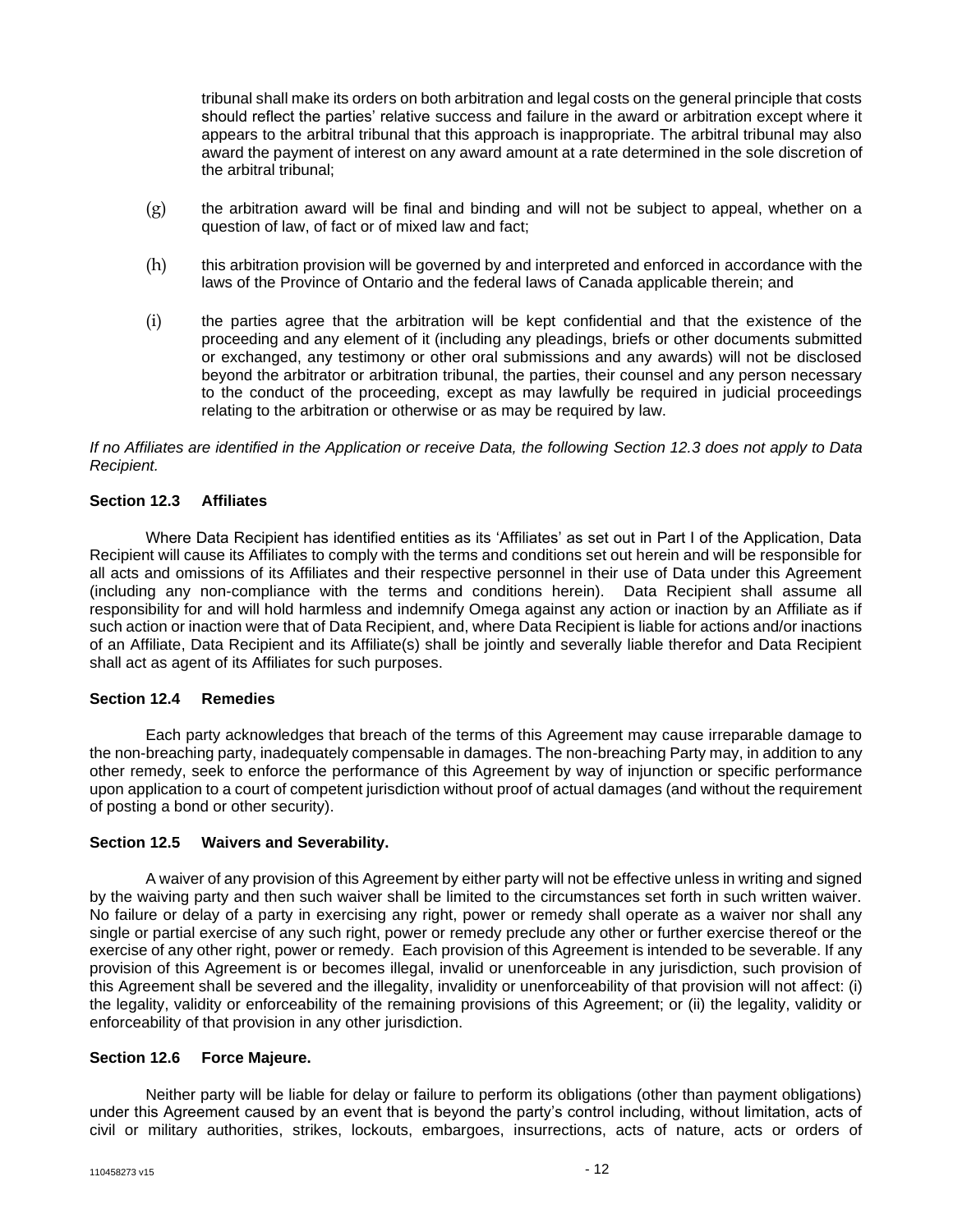government, war, terrorist acts, "hacking" or cyber terrorism, or a change in applicable Laws, rules, policies, regulations or regulatory or self-regulatory requirements or the interpretation or enforcement thereof.

### **Section 12.7 Assignment.**

This Agreement shall be binding upon and ensure to the benefit of you and us and your and our respective successors and permitted assigns. Data Recipient may not assign (including by operation of law or amalgamation) this Agreement, or any of its rights hereunder, without the prior written consent of Omega (which consent shall not be unreasonably withheld). Data Recipient shall provide thirty (30) days' prior written notice to Omega prior to the effective date of any change of effective or legal control of Data Recipient. Omega may assign its rights and/or obligations under this Agreement upon thirty (30) days' advance written notice to Data Recipient.

## **Section 12.8 Persons Bound; Third Party Beneficiaries.**

This Agreement is binding upon and enures to the benefit of the parties and their respective successors and permitted assigns. Except as otherwise expressly provided in this Agreement, nothing in this Agreement is intended to confer upon any person other than the parties hereto any rights, obligations or remedies hereunder. Data Recipient acknowledges to each Omega Indemnified Party in respect of its/his/her direct rights against Data Recipient under ARTICLE 8 of this Agreement and Omega acknowledges to each Data Recipient Indemnified Party in respect of the its/his/her direct rights against it under ARTICLE 8 of this Agreement. To the extent required by Law to give full effect to these direct rights, Data Recipient and Omega agree and acknowledge that they are acting as agent of their respective Indemnified Parties.

## **Section 12.9 Governing Law and No Jury Trial.**

This Agreement and all other documents contemplated by or delivered in connection with this Agreement, shall be governed by and construed in accordance with the laws of the Province of Ontario and the federal laws of Canada applicable therein (without regard to conflicts of law principles that would impose the laws of another jurisdiction). The parties unconditionally attorn to the non-exclusive jurisdiction of the courts of the Province of Ontario. To the extent not prohibited by applicable Law, each party hereby irrevocably waives, and covenants that it will not assert (whether as plaintiff, defendant or otherwise), any right to trial by jury in any forum in respect of any issue, claim, demand, action or cause of action arising in whole or in part under, related to, based on or in connection with this agreement or the subject matter hereof, whether now existing or hereafter arising and whether sounding in tort or contract or otherwise. Any party hereto may file an original counterpart or a copy of this Section 12.9 with any court as written evidence of the consent of each such party to the waiver of its right to trial by jury.

# **Section 12.10 Amendments and Further Assurances.**

Except as otherwise provided in this Agreement, Omega may amend any term or condition not subject to a specified notice period, on thirty (30) days' advance notice to Data Recipient (which notice may be provided by way of a general email notice and posting to the Website). If any such amendment is not acceptable to Data Recipient, Data Recipient may terminate this Agreement in accordance with Section 11.2(b). Any use of the Data or access or use of the Data System by Data Recipient after the expiration of the notice period shall be deemed acceptance by Data Recipient of the amendment. Data Recipient may not alter any provision of this Agreement, and no modification to this Agreement proposed by Data Recipient will be effective or binding on Omega, unless in writing and signed by an authorized representative of Omega. The parties agree to co-operate with and assist the other party and take such action including execution of such documents as may be reasonably requested by the other party to implement and carry into effect this Agreement to its full extent.

### **Section 12.11 Time is of Essence**

Time is of the essence hereof.

### **Section 12.12 Relationship of Parties.**

Nothing in this Agreement, express or implied, is intended to or shall constitute the parties hereto partners or joint venturers or appoint one party the agent of the other party.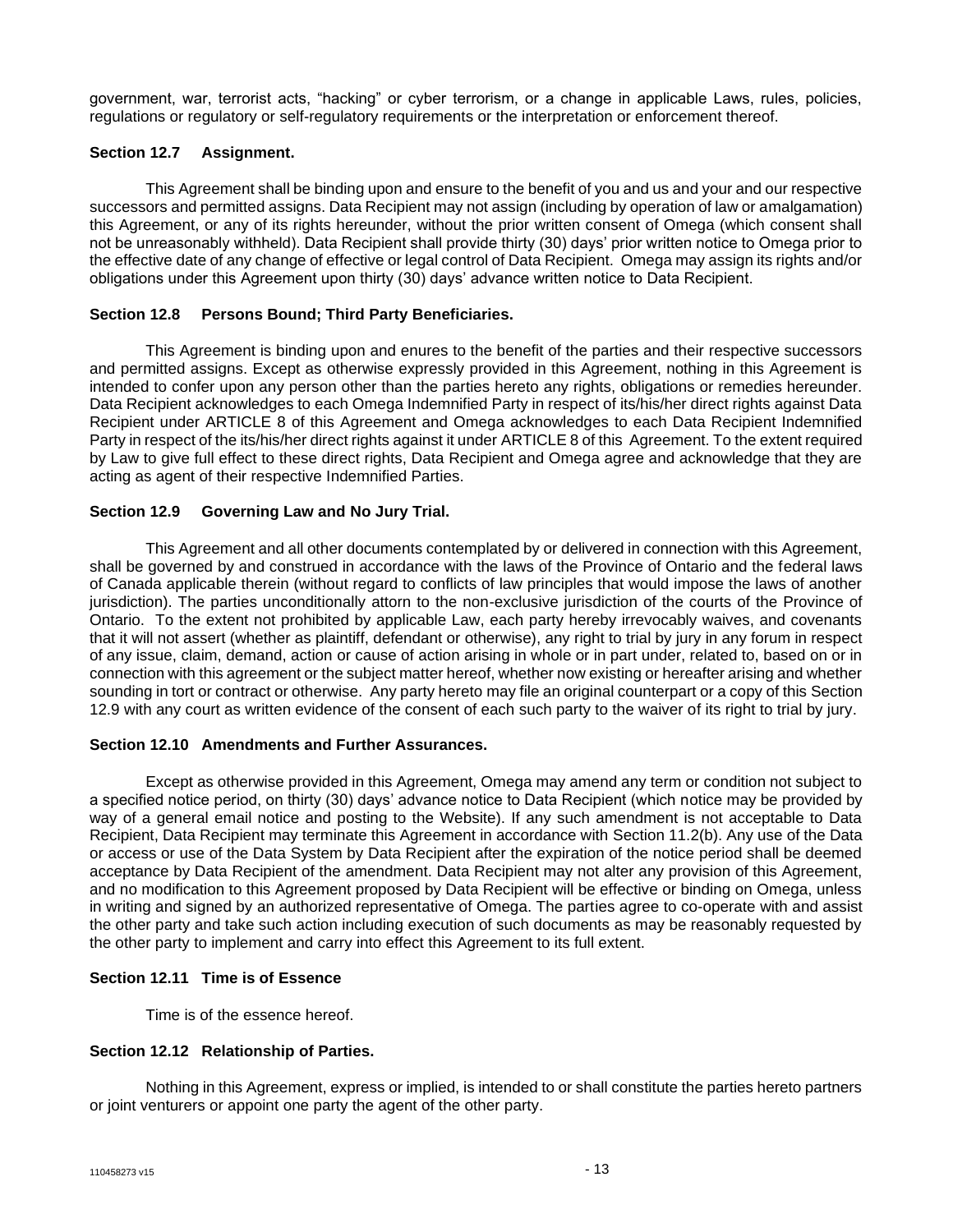#### **Section 12.13 Entire Agreement.**

This Agreement, together with schedules thereto and the Application and all schedules to such Application, constitutes the entire agreement between Omega and Data Recipient with respect to the subject matter hereof. There are no conditions, covenants, agreements, representations, warranties or other provisions, express or implied, collateral, statutory or otherwise, relating to the subject matter hereof. The terms of this Agreement supersede any terms in respect of the licensing, receipt and use of Data (including payment, limitation of liability and dispute resolution in respect thereof) in the subscriber agreement between Data Recipient and Omega, if any. For greater certainty, the use by Subscriber of its own private order and trade data remains governed by the subscriber agreement between Data Recipient and Omega.

#### **Section 12.14 Language.**

The parties confirm that it is their wish that this Agreement be written in the English language only. Les parties confirment leur volonté que la présente convention soit rédigée en anglais seulement. For any Data Recipient in Quebec, this Agreement is deemed to be made and entered into in Ontario when accepted by Omega.

#### **Section 12.15 Counterparts, Etc.**

This Agreement may be executed in counterparts, each of which shall constitute an original and all of which, when taken together, shall constitute one and the same instrument and may be delivered by facsimile or email transmission of a Portable Document Format (PDF) file.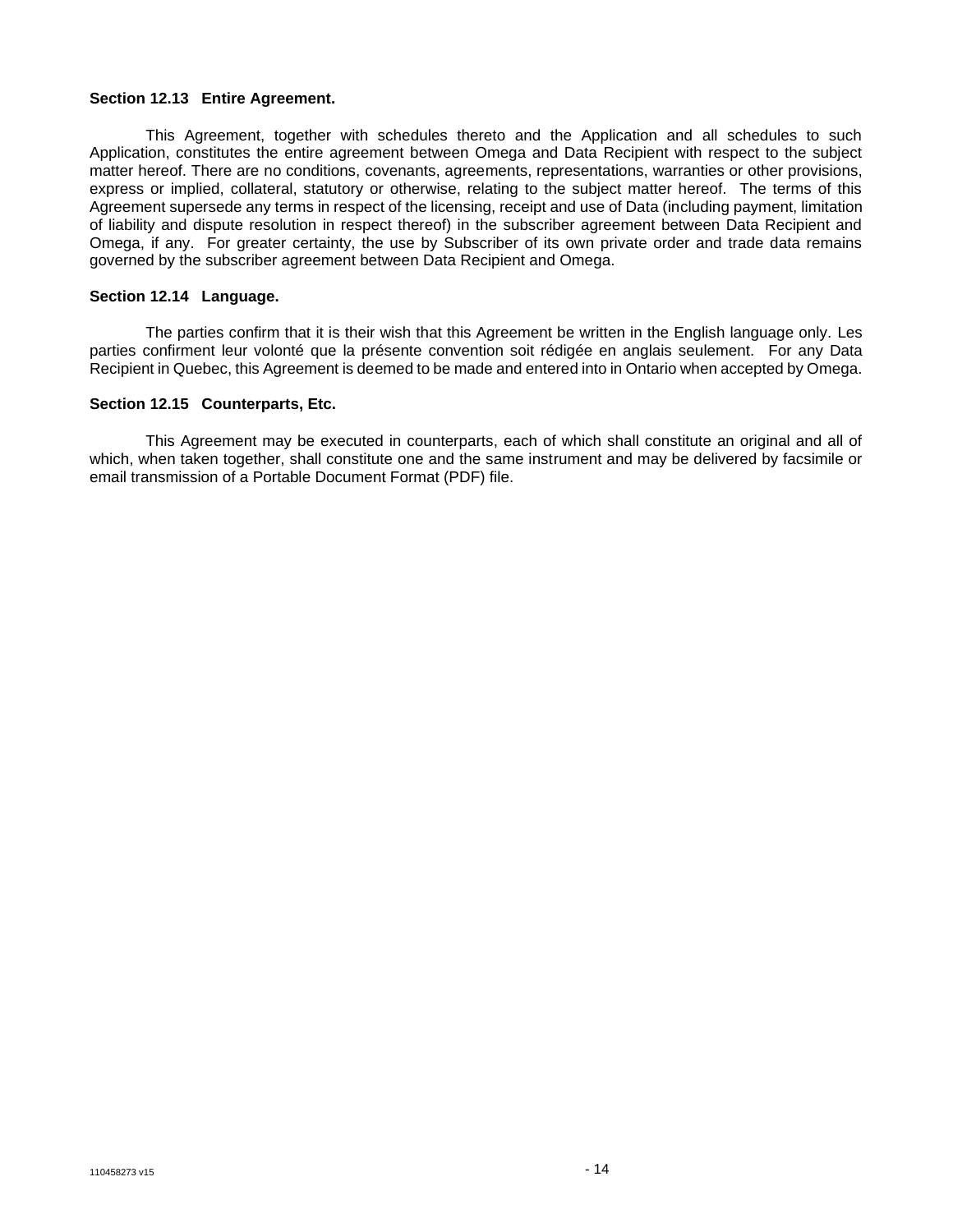# **Schedule A Definitions**

In addition to words and phrases defined elsewhere (including in the Application or the Agreement), Capitalized terms have the respective meanings set out below.

"**Application**" means the application form, and any attachments thereto, completed by Data Recipient, as amended from time to time, and in all cases as accepted by Omega.

"**Agreement**" means the standard terms and conditions, including the Application, all exhibits thereto, and all schedules to the standard terms and conditions, as amended from time to time.

"**Business Day**" means a day that is not a Saturday, Sunday or statutory or bank holiday in Toronto, Ontario. "**Data Recipient**" means the person or entity referenced in Part I question 1 of the Application and any person or entity (including through any device, machine, system, equipment, computer or application) that receives Data from such person or entity by way of External Uncontrolled Distribution.

"**Data Recipient's System**" means one or more of Data Recipient's systems (including its technology, communication and networking systems) through which Data Recipient accesses Data and provides its services.

"**Data Recipient's System Description**" means the description, as amended, of Data Recipient's System for receiving, transmitting and disseminating Data that is approved by Omega as described in its Application. "**Data System**" means any system that Omega has developed or develops for creation, collection or dissemination of Data.

"**Fees**" means fees charged by Omega from time to time pursuant to the Agreement, including fees to be remitted by any Data Recipient in respect of its Subscribers and in connection with the use, distribution or redistribution of Data and, if applicable, fees charged for a direct connection with Omega.

"**Laws**" means any principle of common law and all applicable (i) laws, constitutions, treaties, statutes, codes, ordinances, orders, decrees, rules, regulations and by-laws, (ii) requirements, specifications and written policies of Omega, (iii) judgments, orders, writs, injunctions, decisions, awards and directives of any Regulatory Authority and (iv) standards, policies, guidelines, notices and protocols of any Regulatory Authority.

"**Non-Professional User**" is an individual who views or uses Data in a personal capacity for his/her personal investment activities or those of an immediate family member, and not as a principal, officer, employee, partner, contractor or agent of a business or on behalf of any other individual or business.

"**Omega**" means Omega Securities Inc.

"**Professional User**" is an individual, company or corporate entity that is not a Non-Professional User.

"**Regulatory Authority**" means any government, regulatory, self-regulatory or administrative authority, agency, commission, utility or board having jurisdiction in the relevant circumstances and any person acting under the authority of any of the foregoing and any judicial, administrative or arbitral court, authority, tribunal or commission having jurisdiction in the relevant circumstances.

"**Subscriber**" means a person, entity, device, machine, system, equipment, computer or application that is entitled to receive Data for Internal use from Data Recipient by way of External Controlled Distribution and has a valid agreement with such distributor of Data that contains the provisions set out in Schedule B.

"**Website**" means [www.omegaats.com](http://www.omegaats.com/) or any successor site.